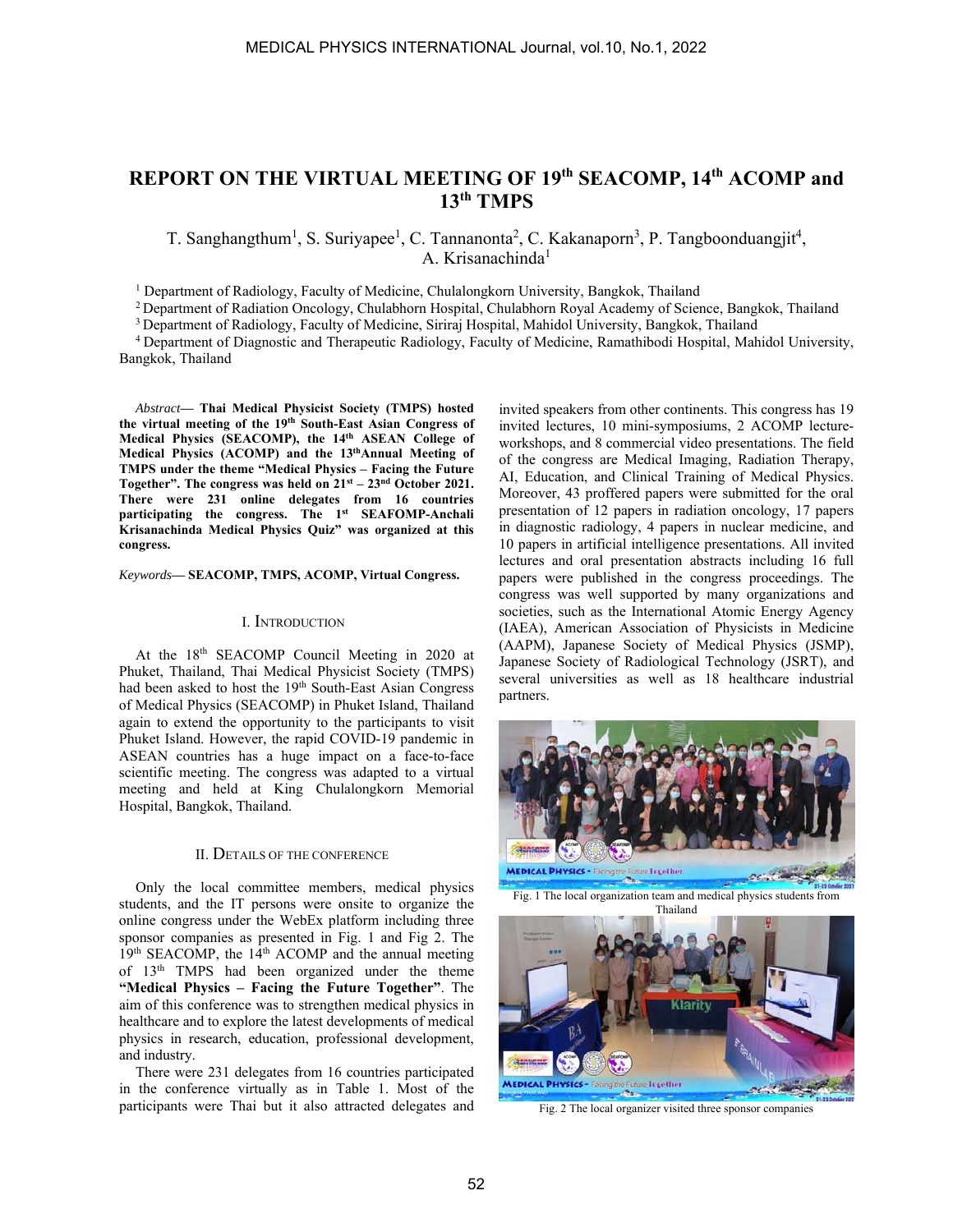The opening ceremony was held on  $21<sup>st</sup>$  October 2021. Dr. Anchali Krisanachinda, the Congress President gave the welcome speech and Dr. Freddy Haryanto, SEAFOMP President proceeded to the Opening Remarks. After that, the 16th John Cameron Memorial Lecture was started by Prof. Dr. Peter Homolka from the Medical University of Vienna, Austria, on the topic "3D printing in medical imaging: opportunities and potential pitfalls for the medical physicist" (Fig. 3). His lecture covered the application of 3D printing technology to medical imaging such as the phantoms for quality control, commissioning, and dosimetry or the higher-level phantoms of the pseudoanthropomorphic phantom.

| Country of Participants | Number |
|-------------------------|--------|
| Thailand                | 142    |
| Indonesia               | 19     |
| Malaysia                | 17     |
| The Philippines         | 14     |
| Japan                   | 9      |
| Singapore               | 7      |
| <b>USA</b>              |        |
| Austria                 |        |
| Australia               | 3      |
| Cambodia                | 3      |
| Canada                  |        |
| Lao PDR                 |        |
| Myanmar                 |        |
| Vietnam                 |        |
| Taiwan                  |        |
| Yemen                   |        |
| Total                   | 231    |

**MEDICAL PHYSICS** ting the Future **Together** 

3D printing in medical imaging: opportunities and potential pitfalls for the medical physicist. Peter Homolka Medical University of Vienna, Austria

Fig. 3 Prof Dr. Peter Homolka delivered the John Cameron Memorial Lecture on "3D printing in medical imaging: opportunities and potential pitfalls for the medical physicist"

 The virtual meeting was organized in three tracks of physics in diagnostic radiology, radiation oncology, and nuclear medicine in parallel. During the coffee and lunch breaks, the pre-recorded commercial video presentations were displayed. The SEAFOMP EXCOM meeting was organized at lunchtime on October 23rd, 2021. SEAFOMP committee made the recommendations for SEAFOMP activities last year, the SEAFOMP Treasurer report 2021 was approved.

The 14<sup>th</sup> ASEAN College of Medical Physics (ACOMP) in AI and targeted radionuclide radiotherapy was traditionally organized in this congress. The AI course was announced in the poster in Fig. 4, consisting of 7 lectureworkshop topics organized by Professor Kwan Hoong Ng and his team.



Fig. 4 Workshop poster of 14th ACOMP course

 Prof. Kwan Hoong Ng, University of Malaya, proposed the SEAFOMP Quiz at the congress to strengthen the young and active medical physicists, to encourage the collaboration, and the bonding among SEAFOMP members. **"**SEAFOMP-Anchali Krisanachinda Medical Physics Quiz" is an official program on this congress. The committee members were Prof. Kwan Hoong Ng and Dr.Yeong Chai Hong from Malaysia, Dr.Nur Rahmah Hidayati from Indonesia, and Dr.Taweap Sanghangthum from Thailand served as quiz masters. The quiz was held on the last day before the closing ceremony through the Kahoot platform. Two junior medical physicists from SEAFOMP members, Cambodia, Indonesia, Laos, Malaysia, Myanmar, the Philippines, Singapore, and Thailand participated the quiz. Twenty from thirty questions were on medical physics topics and ten questions were on SEAFOMP-related topics. Fig. 5 shows the first, second, and third winners named Mr. Jacobs Mata from the Philippines, Miss Mananchaya Vimolnoch from Thailand, and Miss Sararas Intarak from Thailand, respectively.



Physics Quiz